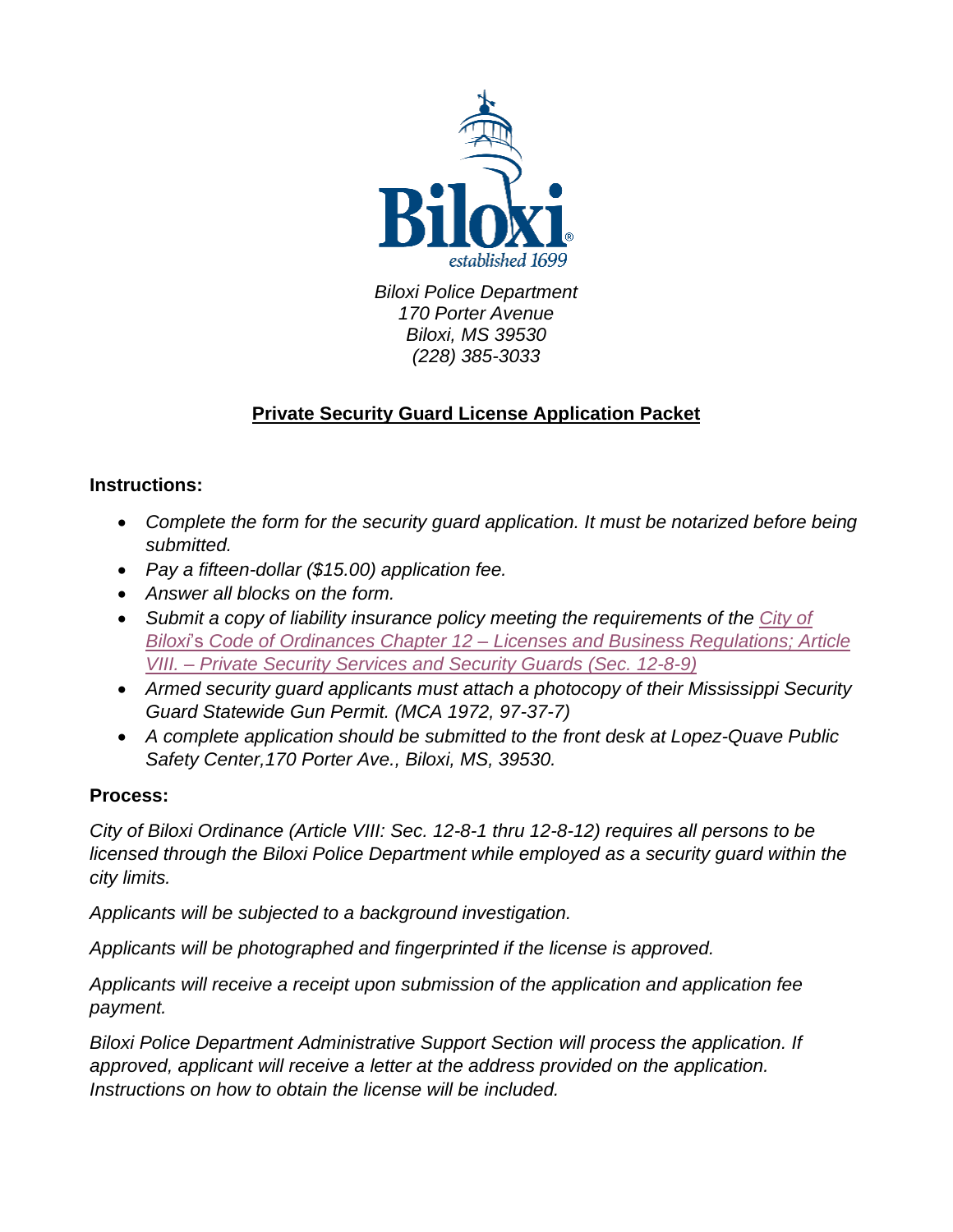## Private Security Guard License Application

### **SECTION I.**

|                                                        |        | Full Legal Name of Applicant (First/Middle/Last/Suffix) | <b>Drivers License Number</b> | State                                   |     |  |  |  |  |
|--------------------------------------------------------|--------|---------------------------------------------------------|-------------------------------|-----------------------------------------|-----|--|--|--|--|
|                                                        |        |                                                         |                               |                                         |     |  |  |  |  |
| Residence Address: (Street/City/County/State/Zip Code) |        |                                                         |                               |                                         |     |  |  |  |  |
|                                                        |        |                                                         |                               |                                         |     |  |  |  |  |
|                                                        |        | Mailing Address: (Street/City/County/State/Zip Code)    |                               |                                         |     |  |  |  |  |
|                                                        |        |                                                         |                               |                                         |     |  |  |  |  |
| Sex                                                    | Race   | Date of Birth                                           | Place of Birth                | <b>Social Security Number</b>           | Age |  |  |  |  |
|                                                        |        |                                                         |                               |                                         |     |  |  |  |  |
| Height                                                 | Weight | <b>Hair Color</b>                                       | Eye Color                     | Telephone Number: (Including Area Code) |     |  |  |  |  |
|                                                        |        |                                                         |                               |                                         |     |  |  |  |  |

#### **SECTION II.**

| Prior Residences (List all residences within the last 90 days) (Street/City/County/State/Zip Code)                                                                                                            |                                      |  |                                                                                                        |               |  |               |               |
|---------------------------------------------------------------------------------------------------------------------------------------------------------------------------------------------------------------|--------------------------------------|--|--------------------------------------------------------------------------------------------------------|---------------|--|---------------|---------------|
| 1.                                                                                                                                                                                                            |                                      |  |                                                                                                        |               |  |               |               |
|                                                                                                                                                                                                               |                                      |  |                                                                                                        |               |  |               |               |
| 2.                                                                                                                                                                                                            |                                      |  |                                                                                                        |               |  |               |               |
| 3.                                                                                                                                                                                                            |                                      |  |                                                                                                        |               |  |               |               |
|                                                                                                                                                                                                               |                                      |  | Employment: (List in order, beginning with the present, each place of employment for the past 5 years) |               |  |               |               |
| From:                                                                                                                                                                                                         | To:<br>Name of Employer:<br>Address: |  |                                                                                                        | Phone Number: |  |               |               |
|                                                                                                                                                                                                               |                                      |  |                                                                                                        |               |  |               |               |
|                                                                                                                                                                                                               |                                      |  |                                                                                                        |               |  |               |               |
|                                                                                                                                                                                                               |                                      |  |                                                                                                        |               |  |               |               |
|                                                                                                                                                                                                               |                                      |  |                                                                                                        |               |  |               |               |
| Criminal Record: (List all final convictions of any crime including DUIs, except minor traffic offenses within<br>the past 5 years)<br>Nature of Crime:<br>Date of Conviction:<br>Jurisdiction of Conviction: |                                      |  |                                                                                                        |               |  |               |               |
|                                                                                                                                                                                                               |                                      |  |                                                                                                        |               |  |               |               |
|                                                                                                                                                                                                               |                                      |  |                                                                                                        |               |  |               |               |
|                                                                                                                                                                                                               |                                      |  |                                                                                                        |               |  |               |               |
|                                                                                                                                                                                                               |                                      |  |                                                                                                        |               |  |               |               |
|                                                                                                                                                                                                               |                                      |  | References: (list 3 references, other than family member)                                              |               |  |               |               |
| Name:                                                                                                                                                                                                         |                                      |  | Address:                                                                                               |               |  | Phone Number: | Relationship: |
| 1.                                                                                                                                                                                                            |                                      |  |                                                                                                        |               |  |               |               |
| 2.                                                                                                                                                                                                            |                                      |  |                                                                                                        |               |  |               |               |
| 3.                                                                                                                                                                                                            |                                      |  |                                                                                                        |               |  |               |               |